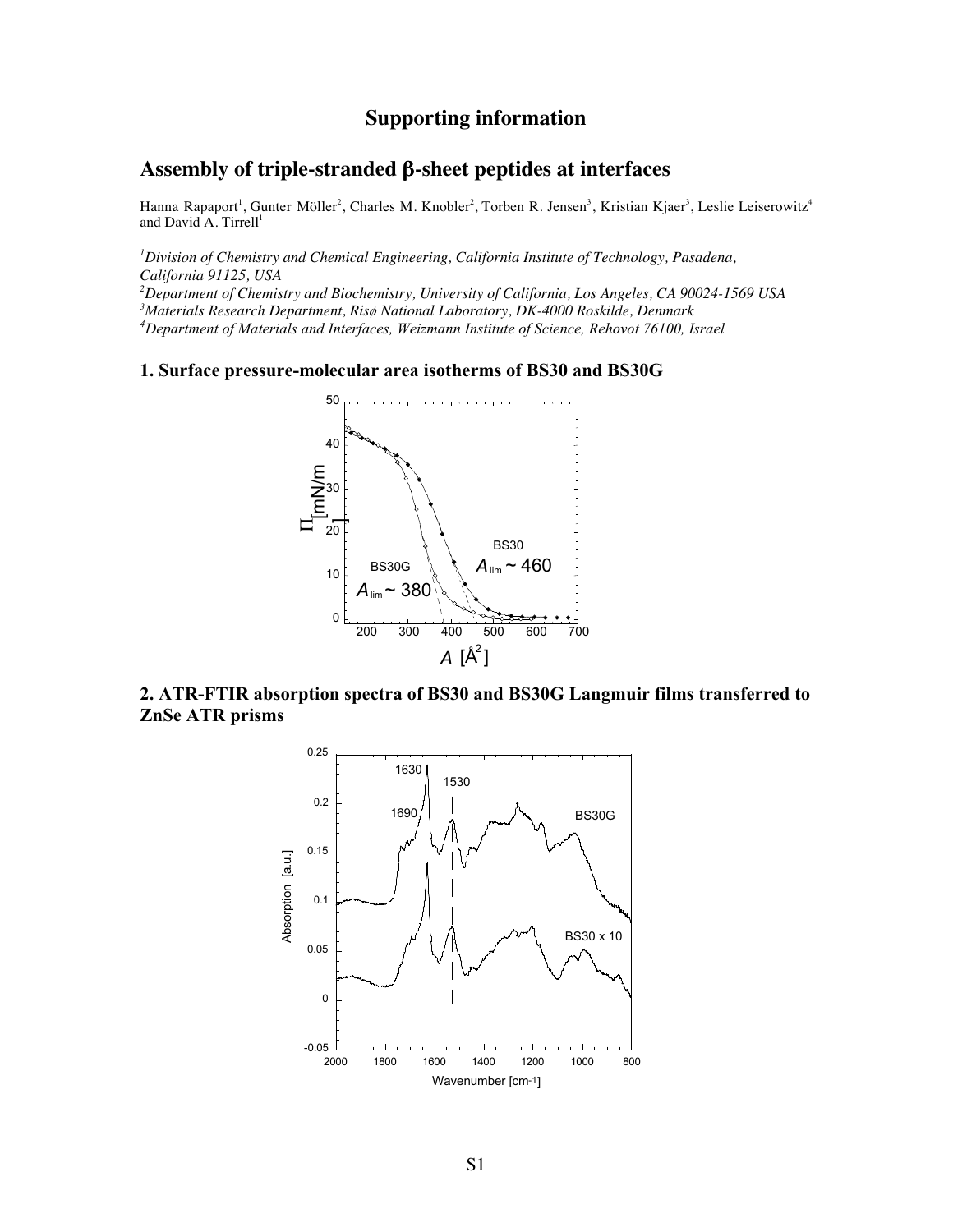Langmuir films of the peptides BS30 and BS30G (each at a nominal area per molecule of  $\sim$  370 Å<sup>2</sup>/molecule corresponding to an average of a 1.5 monolayer thick film coverage) were transferred from the air-water interface to a ZnSe prism by horizontal deposition. Both BS30 and BS30G spectra exhibit amide I absorption bands at 1630 cm<sup>-1</sup> and at 1695 cm<sup>-1</sup>, characteristic of anti-parallel β-sheet structures. The amide II band, at ~1515-1520 cm-1, characteristic of pleated β-sheets, is present in the spectra of BS30 and BS30G but slightly shifted to  $1530 \text{ cm}^{-1}$ . The ATR-FTIR absorption spectra of BS30 and BS30G exhibit no distinct differences, consistent with the β-sheet structure.

#### **3. Grazing incidence X-ray diffraction-Bragg rods**



The crystalline coherence length  $L_{xy}$  may be calculated from the Scherrer formula (see reference 4):  $L_{xy} = 0.9(2\pi)$  / FWHM( $q_{xy}$ ). Similarly, the width of the Bragg rod profile along  $q_{\tau}$ , FWHM( $q_{\tau}$ ) gives an estimate of the thickness of the crystalline film as  $L_{\tau} \approx$  $0.9(2\pi)$  / FWHM( $q_z$ ). The FWHM( $q_z$ ) of the Bragg rod at  $q_{xy} = 1.311 \text{ Å}^{-1}$  is  $\Delta q_z \sim 0.72 \text{ Å}^{-1}$ <sup>1</sup>, which corresponds to  $L_z \sim 9$  Å. The FWHM( $q_z$ ) of the Bragg rod at  $q_{xy} = 0.180$  Å<sup>-1</sup> indicates a slightly larger thickness  $(\sim 12 \text{ Å})$ .

#### **4. BAM images of BS30 monolayer**



Representative BAM images of the BS30 film at 500  $\AA^2$ /molecule. (a) Domains that appear to yield different reflected intensities (assigned by arrows), which may be attributed to differences in molecular conformation. (b) Relatively small domains.